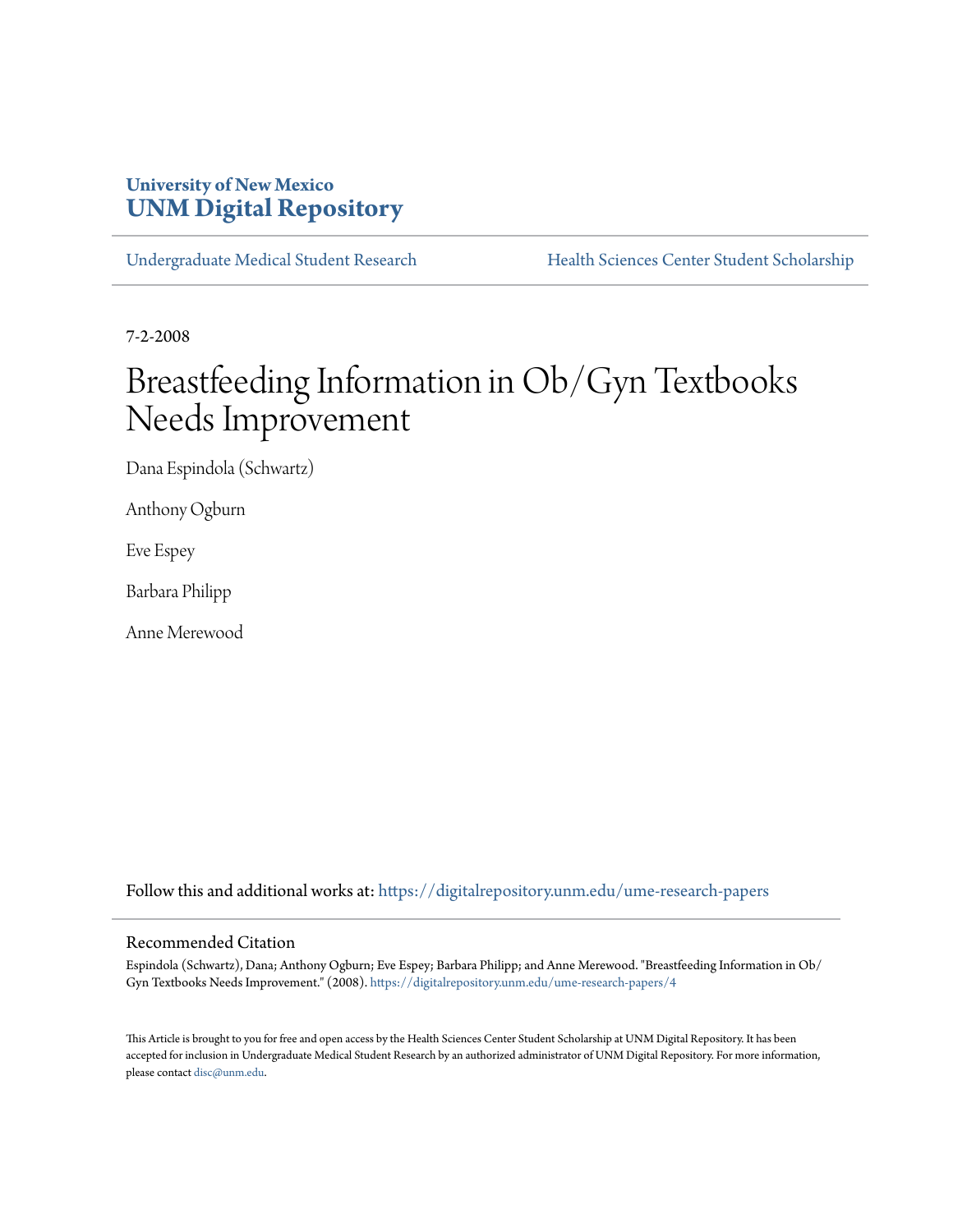Breastfeeding Information in Ob/Gyn Textbooks Needs Improvement

Dana Espindola MSIV December 3, 2007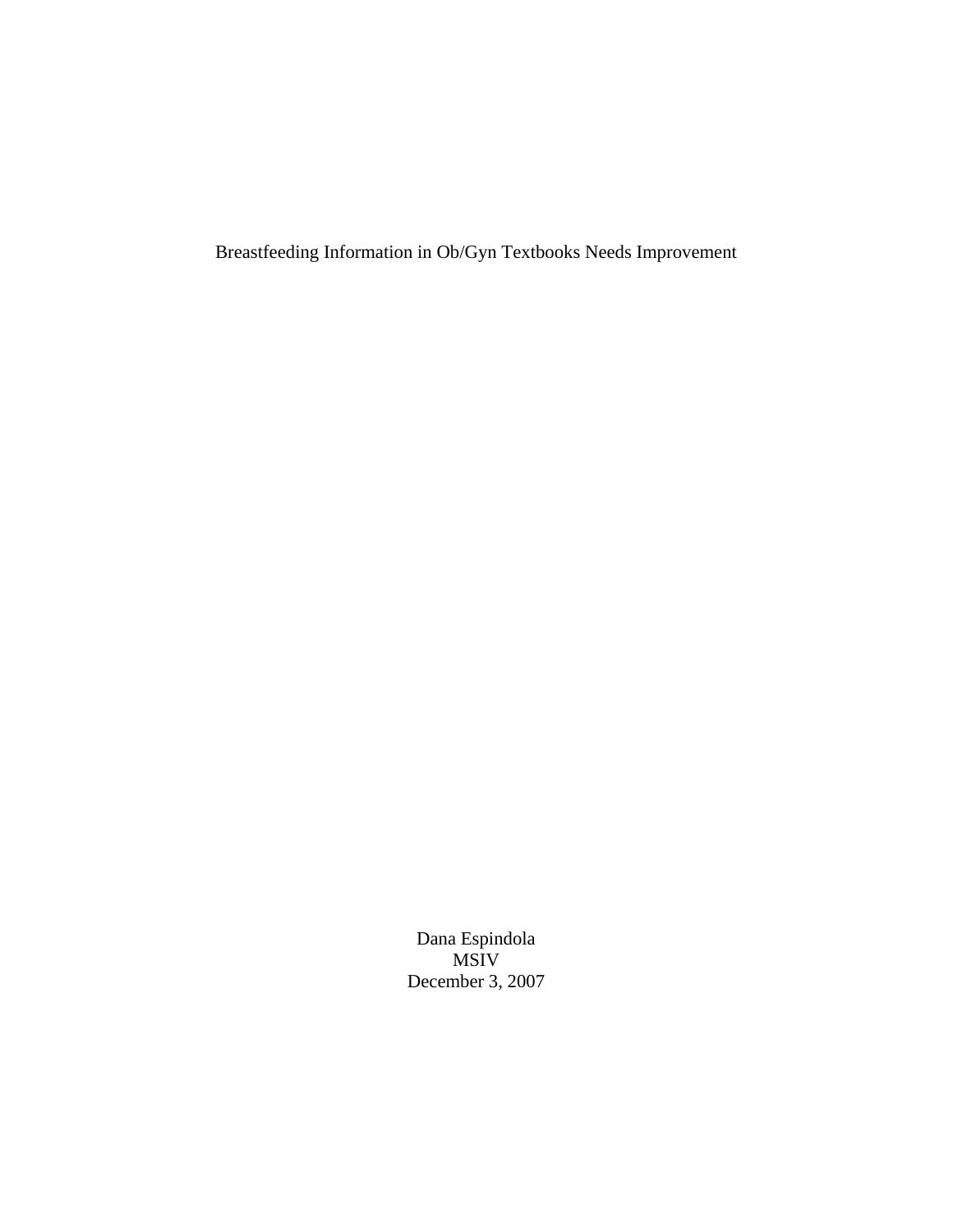### **Abstract**

#### **Title: Breastfeeding Information in Ob/Gyn Textbooks Needs Improvement**  Anthony Ogburn, MD, Eve Espey, MD, Barbara L. Philipp, MD, Anne Merewood, MA, Dana Espindola. Pediatrics, Boston Univ. School of Medicine, Boston, MA, United States and Ob/Gyn, Univ. of New Mexico, Albuquerque, NM, United States.

Pediatricians and obstetricians work side-by-side in educating and supporting the breastfeeding mother and baby. The breastfeeding information in textbooks used by each specialty needs to be consistent, accurate, and evidence-based. A recent study found the breastfeeding information in pediatric textbooks to be highly variable, and at times inaccurate and inconsistent. The objective of this study was to determine if breastfeeding information in general ob/gyn textbooks published since 1999 is current and evidencebased. Five ob/gyn textbooks (the most current editions) were reviewed using a standardized scoring sheet similar to the one used in the pediatric textbook study. Five reviewers (2 obstetricians, 1 pediatrician, 1 lactation consultant, and 1 medical student), examined breastfeeding content as indexed in each text. Each book was graded for inclusion of 22 basic breastfeeding facts derived from recommendations from the AAP, ACOG, and WHO. Results currently included are those from 1 obstetrician/gynecologist and 1 medical student, further results will be included at a later date. Current results indicate breastfeeding information in ob/gyn textbooks as highly variable, and at times with significant omissions.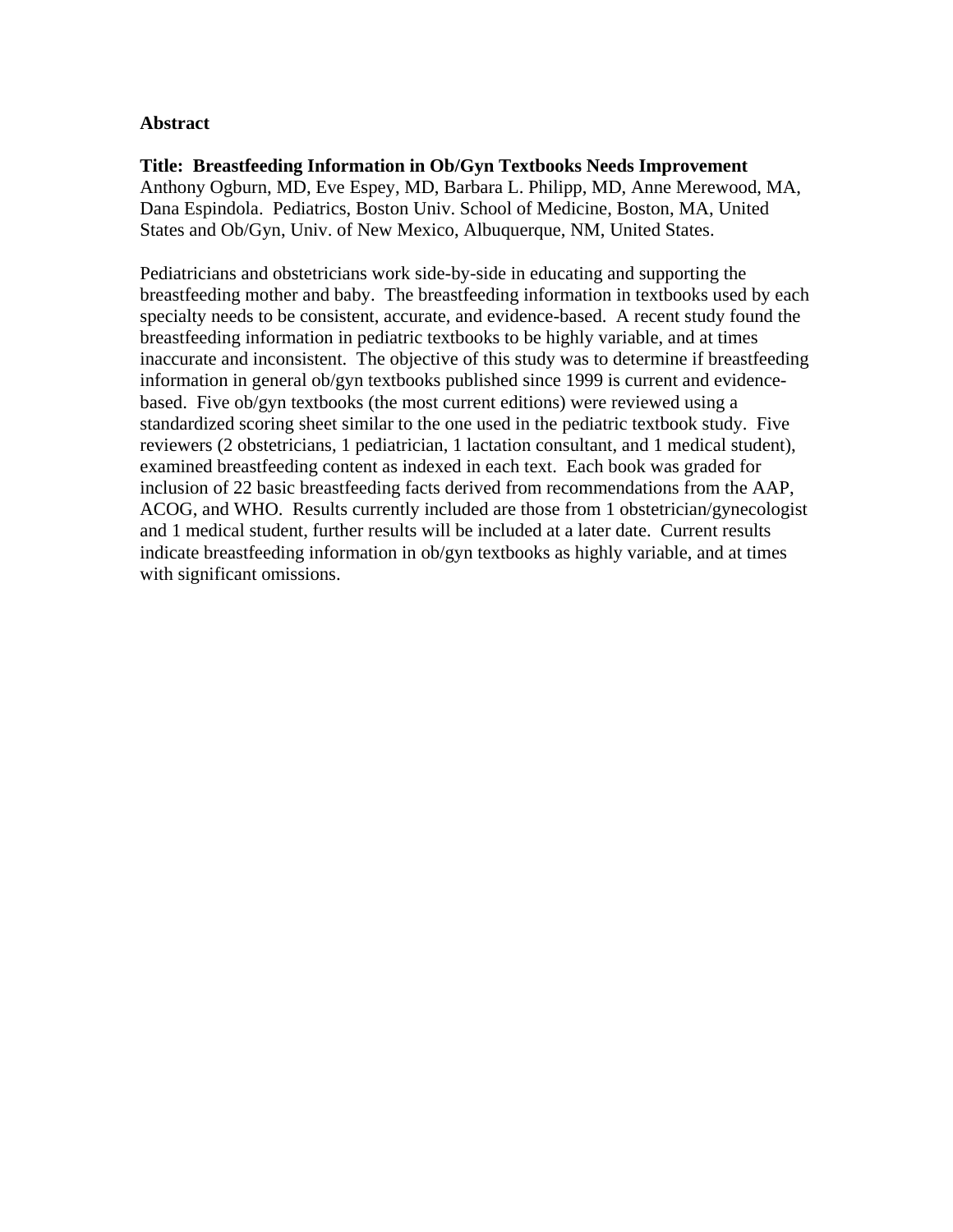#### *Introduction*

 Breastfeeding is widely considered the most beneficial form of infant nutrition, thus it is a significant inconsistency that the rates of breastfeeding in the United States are not ideal. In the recent study published in 2005 by Li, et. al, the National Immunization Survey (NIS) revealed rates of infants ever being breastfed as  $71.4\%$ .<sup>1</sup> These statistics are approaching the goal of the Healthy People of 2010, which calls for early postpartum breastfeeding to reach 75%, 50% at 6 months, and 25% at one year.<sup>2</sup> But, the continuation rates of *exclusive* breastfeeding by 3 months and 6 months fall to 42.5% and 13.3% recpectively. $<sup>1</sup>$ </sup>

 Recommendations and statements regarding the importance of breastfeeding are established by medical professional organizations, including the ACOG (American College of Obstetricians and Gynecologists), the AAFP (American Academy of Family Physicians), and the AAP (American Academy of Pediatrics).<sup>3,4,5</sup> The American College of Obstetricians and Gynecologists state that "breastfeeding is the preferred method of feeding for newborns and infants."<sup>3</sup> All organizations, including the World Health Organization (WHO), recommend exclusive breastfeeding for the first 6 months of life.<sup>3,4,5,6</sup>

As rates of breastfeeding in the United States begin to rise, the benefits of breastfeeding have become increasing more apparent to the medical community as well as to the general public. Many agree that breastfeeding is the physiological norm for mothers and their children. The benefits of breastfeeding include health, nutritional, immunologic, developmental, psychological, social, economic, and environmental benefits.<sup>4</sup> Specific health benefits include, but are not limited to, a decreased incidence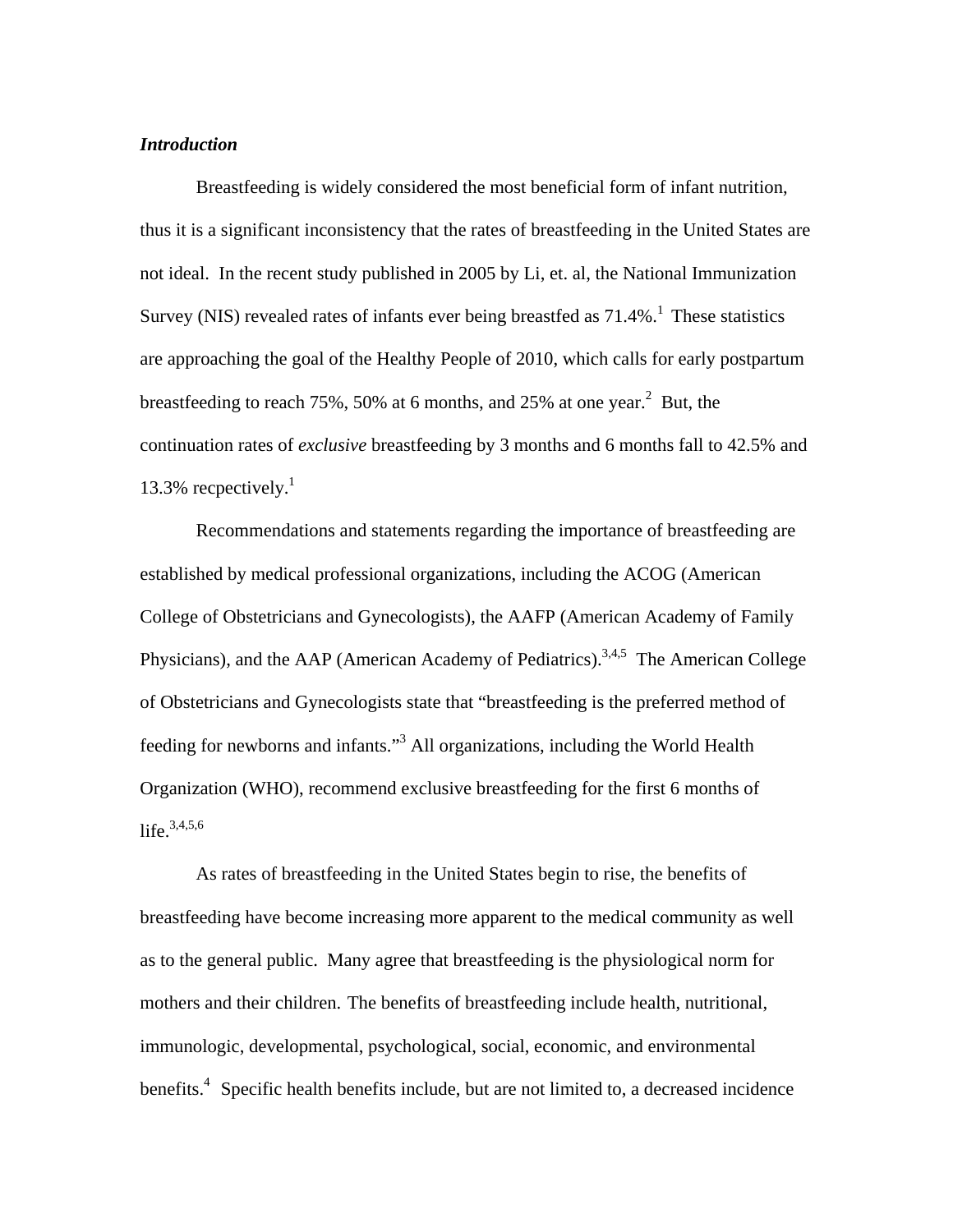of otitis media, diarrhea, respiratory infections, urinary tract infections, sudden infant death syndrome, type II diabetes, and allergic rhinitis.<sup>7</sup>

 As the clinician, the obstetrician, pediatrician, and the family practionier all have various opportunities and a professional duty to not only inform mothers of the benefits of breastfeeding, but also be willing and able to appropriately counsel the patient on breastfeeding in an effort to ensure success. Various studies have indicated that currently, medical school curriculums and residency training programs ill-prepare the future physician with breastfeeding knowledge.<sup>8-14</sup> It is important to note that one of the most important factors affecting the continuation of breastfeeding is the physician's attitude and knowledge regarding breastfeeding.<sup>8,9</sup> Thus, efforts to better educate practioniers on basic breastfeeding parameters, and most importantly common problems/issues associated with breastfeeding, are paramount to improving breastfeeding initiation and continuation rates in the United States.

 Textbooks are an integral part of early medical education as well as during residency training.<sup>15</sup> Thus, information in textbooks in all fields associated with the care of breastfed infants and mothers should be an important avenue for resident physicians to explore. It is commonly believed that textbooks contain the most accurate and up-to-date information. This is not always the case, as indicated by the study performed by Philipp, et. al, which indicated the breastfeeding knowledge in common pediatric textbooks to be highly variable, at times inaccurate and inconsistent, and contained significant omissions.<sup>16</sup> It is now appropriate to conduct a similar analysis of the breastfeeding knowledge contained in ob/gyn textbooks. Thus, the objective of this study was to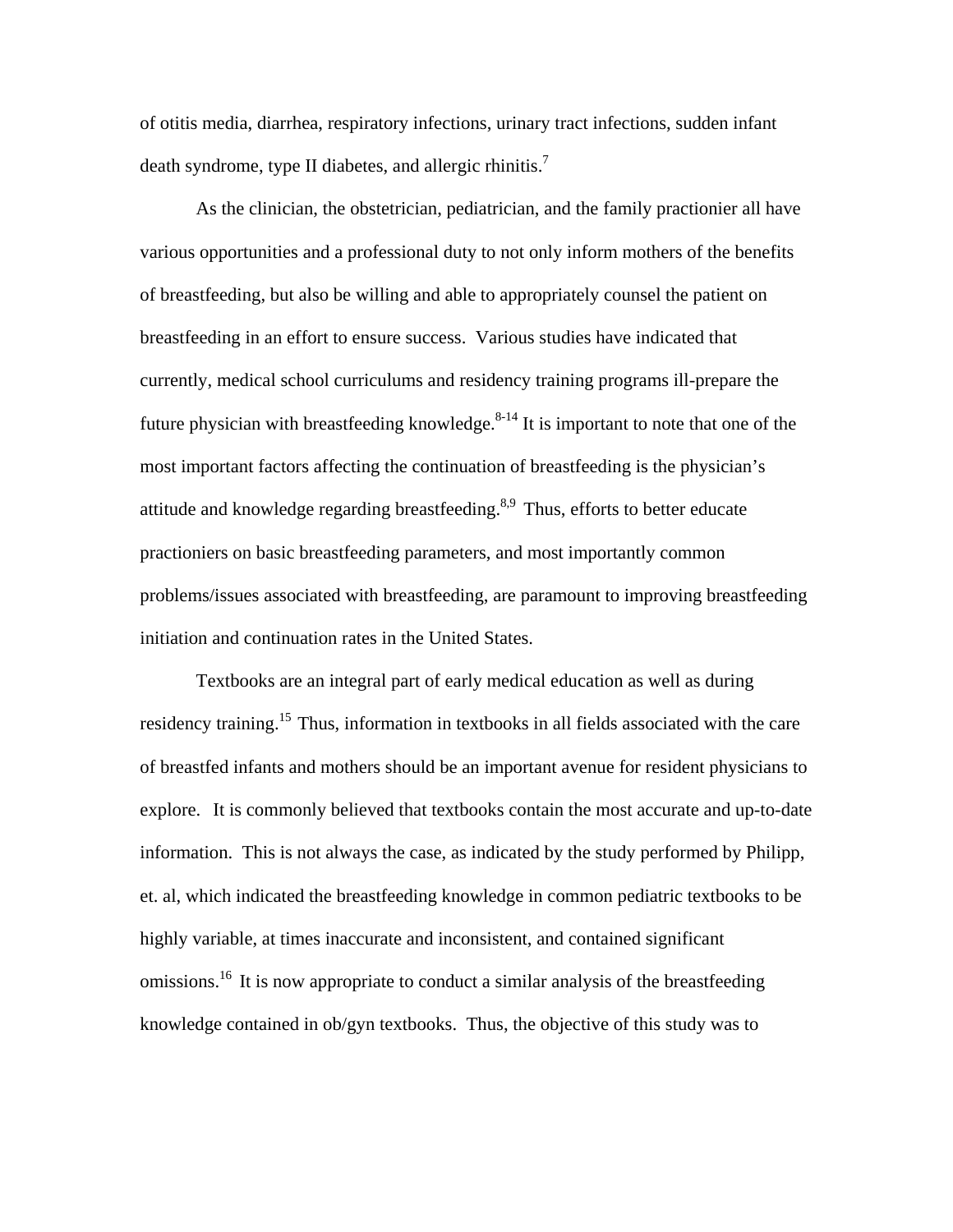determine if breastfeeding information in general ob/gyn textbooks published since 1999 is current and evidence-based.

#### *Methods*

 Five ob/gyn textbooks, all published since 1999, were reviewed, including Maternal-Fetal Medicine<sup>17</sup>; Obstetrics and Gynecology<sup>18</sup>, Danforth's Obstetrics and Gynecology<sup>19</sup>, Obstetrics: Normal and Problem Pregnancies<sup>20</sup>, and Williams Obstetrics<sup>21</sup>. The textbooks were chosen based on the most popular ob/gyn textbooks purchased at the University of New Mexico Medical/Legal Bookstore. Five reviewers (2 obstetricians, 1 pediatrician, 1 lactation consultant, and 1 medical student), examined breastfeeding content as indexed in each text. Each book was graded for inclusion of 22 basic breastfeeding facts derived from recommendations from the AAP, ACOG, and WHO. The scores were based on the inclusion of the following 22 concepts related to the fundamental knowledge of breastfeeding:

- 1. Define breastfeeding as the healthiest feeding choice.
- 2. Recommend exclusive breastfeeding for the first 6 months of life.
- 3. Recommend that breastfeeding continue for at least 1 year or more.
- 4. State benefits of breastfeeding for the mother: Decreases postpartum blood loss, decreases risk of breast cancer, increases birth spacing, psychosocial benefits, less expensive.
- 5. Describe breast anatomy and physiology as related to breastfeeding.
- 6. Discuss Ob/Gyn's role in providing appropriate education and support for breastfeeding education either themselves or by utilizing appropriate resources.
- 7. Discuss the importance of breastfeeding beginning within the first hour of life.
- 8. Advise "continuous rooming-in."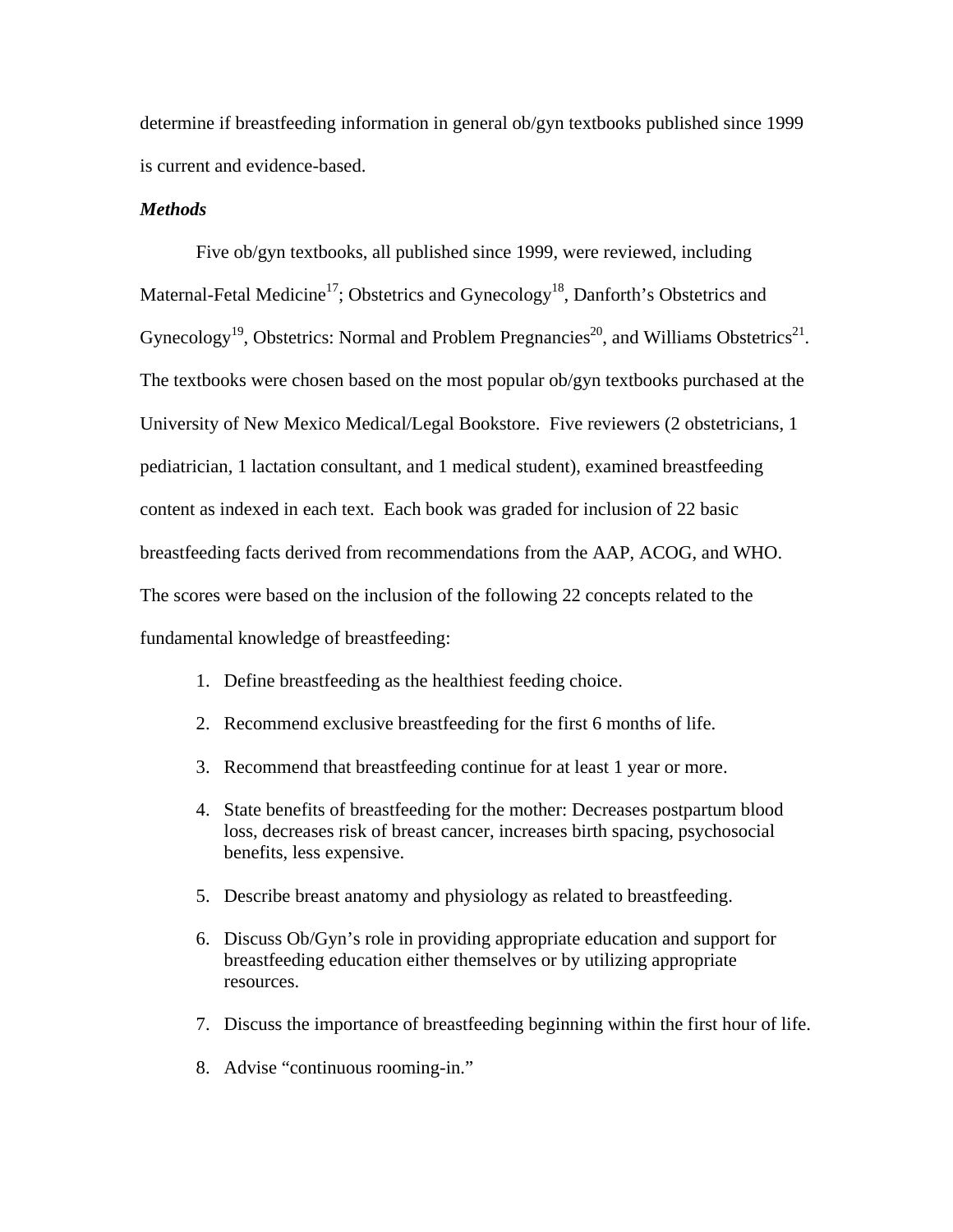- 9. Recommend breastfeeding on demand.
- 10. Describe correct positioning techniques to ensure breastfeeding success.
- 11. Describe how to teach and assess the "latch."
- 12. Cite accurate information about pitfalls of early supplementation.
- 13. Recommend normal feeding patterns as 8 to 12 feeds every 24 hours until satiety
- 14. Cite normal elimination patterns (ex: 6 urine, 3 stools/day once breastfeeding is established).
- 15. Advise follow-up 48 to 72 hours after going home.
- 16. Describe how to evaluate and treat common problems: Sore/cracked nipples, inadequate milk supply, and engorgement.
- 17. Discuss appropriate evaluation and treatment of mastitis.
- 18. Provide information regarding maintaining lactation when separated (ex: back to work).
- 19. Discuss contraceptive options for breastfeeding mothers.
- 20. Discuss appropriate recommendations for the lactating mother who requires anesthesia.
- 21. Cite accurate contraindications to breastfeeding: Drug use/excessive alcohol, infant with galactosemia, HIV positive mother, active untreated TB, certain medications, and undergoing treatment for breast cancer.
- 22. Describe the Ten Steps to Successful Breastfeeding.

Responses were coded as CT (information reviewed was complete/thorough), CB

(information reviewed was complete/brief), O (omission of information from the text),

and I (information reviewed, but incorrect or inconsistent). The overall impression,

errors/wording/issues, strengths, and weaknesses were also recorded. The reviewers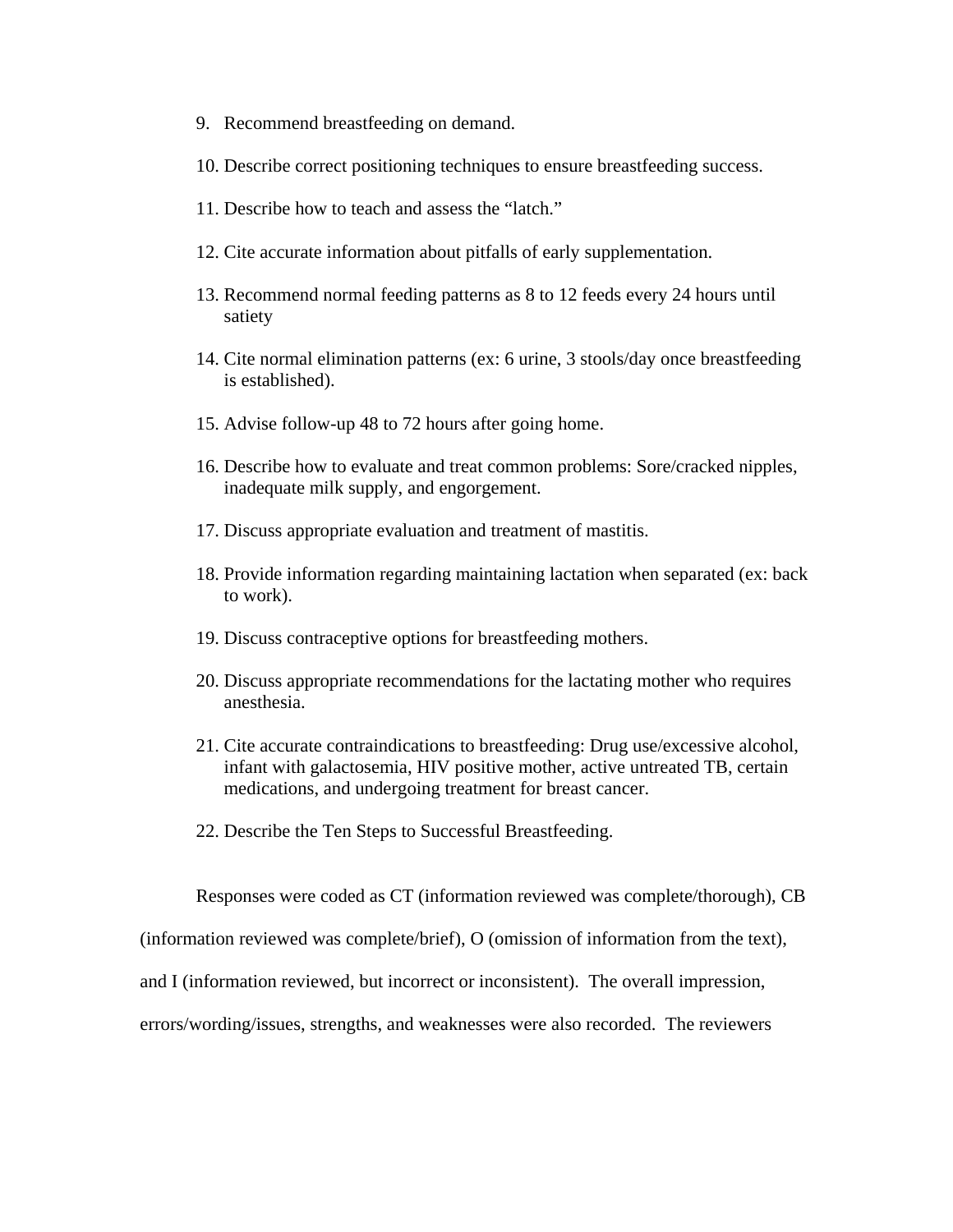evaluated each text independently and then compared results. The discrepancies that arose were resolved via further discussion until a consensus was reached.

### *Results*

 The overall score was determined by including the total number of "complete" scores, including both complete/thorough (CT) and complete/brief (CB) (Table 1). For each text, the inclusion of the correct information for the 22 concepts is as follows (listed by author): Scott, 14/22 (64%); Cunningham, 8/22 (36%); Beckmann, 6/22 (27%); Creasy, 17/22 (77%); and Gabbe, 18/22 (82%). The mean number of criteria present and reviewed was 14.2 (range 6-18). The mean number of criteria that was present, but inconsistent or incorrect was 2.5 (range 2-3). The mean number of criteria omitted was 8.4 (range 4-13).

**Table 1.** 

| <b>Author</b>                                                                                                                                                           | <b>Scott</b>   | Cunningham   | <b>Beckmann</b> | <b>Creasy</b> | Gabbe        |
|-------------------------------------------------------------------------------------------------------------------------------------------------------------------------|----------------|--------------|-----------------|---------------|--------------|
|                                                                                                                                                                         |                |              |                 |               |              |
| Criteria                                                                                                                                                                | Score*         | <b>Score</b> | <b>Score</b>    | <b>Score</b>  | <b>Score</b> |
| 1. Define breastfeeding as the<br>healthiest feeding choice                                                                                                             | <b>CT</b>      | <b>CT</b>    | I               | <b>CT</b>     | <b>CT</b>    |
| 2. Recommend exclusive<br>breastfeeding for the first 6 months<br>of life.                                                                                              | $\overline{O}$ | $\Omega$     | $\Omega$        | <b>CT</b>     | <b>CT</b>    |
| 3. Recommend that breastfeeding<br>continue for at least 1 year or more.                                                                                                | $\Omega$       | $\Omega$     | $\Omega$        | <b>CT</b>     | $\Omega$     |
| 4. State benefits of breastfeeding<br>for the mother.                                                                                                                   | CB(4/5)        | CB(2/5)      | CB(4/5)         | CB(2/5)       | CB(4/5)      |
| 5. Describe breast anatomy and<br>physiology as related to<br>breastfeeding.                                                                                            | CB             | <b>CT</b>    | CB              | <b>CT</b>     | <b>CT</b>    |
| 6. Discuss Ob/Gyn's role in<br>providing appropriate education and<br>support of breastfeeding education<br>either themselves or by utilizing<br>appropriate resources. | <b>CT</b>      | $\Omega$     | $\Omega$        | <b>CT</b>     | CT           |
| 7. Discuss the importance of<br>breastfeeding beginning within the<br>first hour of life.                                                                               | CB             | $\Omega$     | I               | <b>CT</b>     | <b>CT</b>    |
| 8. Advise continuous rooming in.                                                                                                                                        | CB             | $\Omega$     | CB              | CT            | <b>CT</b>    |
| 9. Recommend breastfeeding on<br>demand.                                                                                                                                | CB             |              | $\Omega$        | <b>CT</b>     | <b>CT</b>    |
| 10. Describe correct positioning<br>techniques to ensure breastfeeding<br>success.                                                                                      | $\overline{O}$ | CB           | $\Omega$        | $\Omega$      | <b>CT</b>    |
| 11. Describe how to teach and<br>assess the latch.                                                                                                                      | $\Omega$       | CB           | $\Omega$        | $\Omega$      | <b>CT</b>    |
| 12. Cite accurate information about<br>pitfalls of early supplementation.                                                                                               | $\Omega$       | $\Omega$     | $\Omega$        | CB            | <b>CT</b>    |
| 13. Recommend normal feeding<br>patterns as 8 to 12 feeds every 24                                                                                                      | $\Omega$       | $\mathbf{O}$ | $\mathbf{O}$    | CB            | <b>CT</b>    |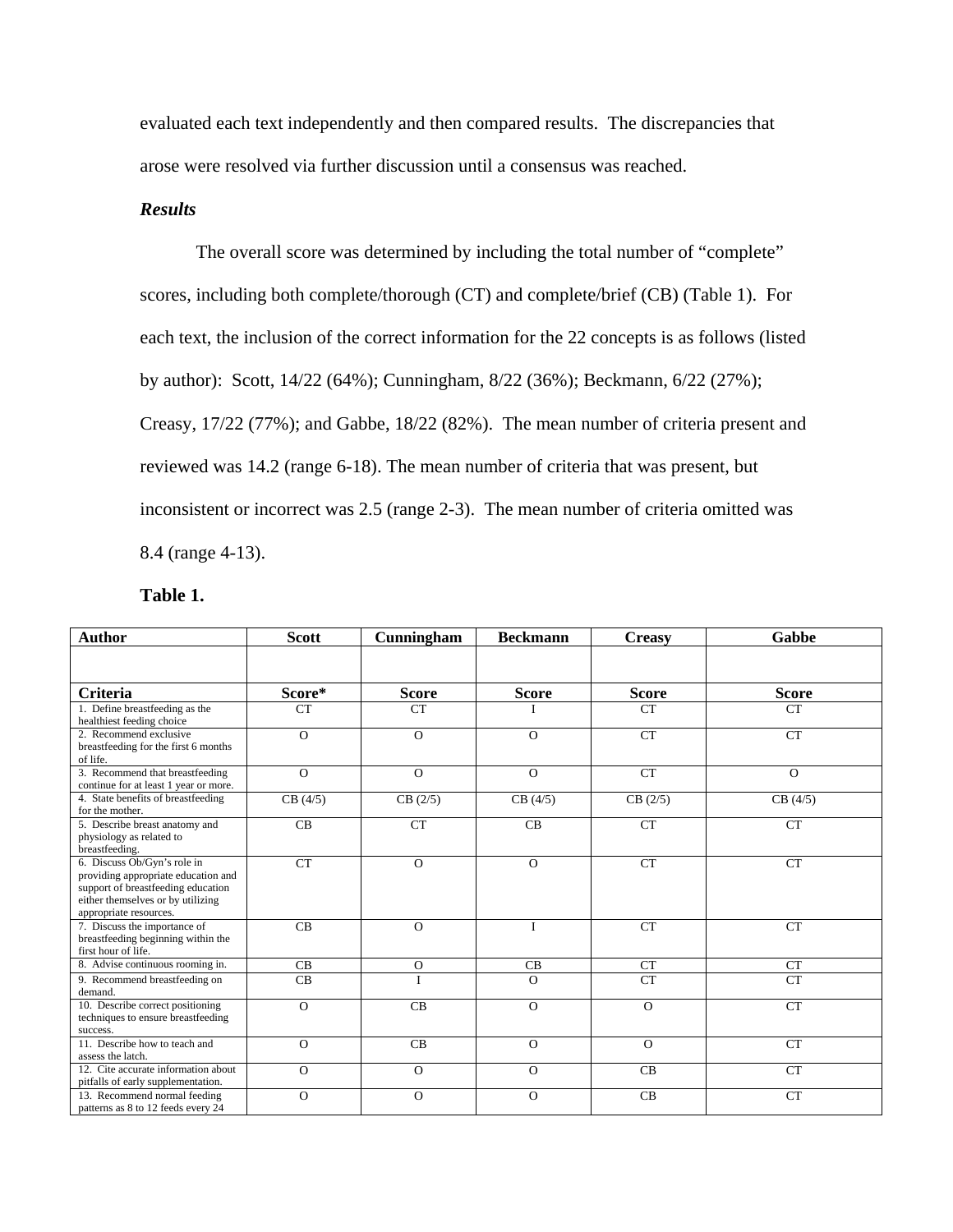| hours until satiety.                |           |                |           |            |           |
|-------------------------------------|-----------|----------------|-----------|------------|-----------|
| 14. Cite normal elimination         | $\Omega$  | O              | $\Omega$  | CT         | $\Omega$  |
| patterns.                           |           |                |           |            |           |
| 15. Advise follow-up 48-72 hours    | CB        | $\Omega$       | $\Omega$  | CT         | $\Omega$  |
| after going home.                   |           |                |           |            |           |
| 16. Describe how to evaluate and    | CB(2/3)   | I(3/3)         | I(2/3)    | CT (3/3)   | CT (3/3)  |
| treat common problems.              |           |                |           |            |           |
| 17. Discuss appropriate evaluation  | <b>CT</b> | <b>CT</b>      | <b>CT</b> | CB         | <b>CT</b> |
| and treatment of mastitis.          |           |                |           |            |           |
| 18. Provide information about       | CT        | $\Omega$       | $\Omega$  | $\Omega$   | <b>CT</b> |
| maintaining lactation when          |           |                |           |            |           |
| separated.                          |           |                |           |            |           |
| 19. Discuss contraceptive options   | <b>CT</b> | CT             | CB        | CT         | $\Omega$  |
| for breastfeeding mothers.          |           |                |           |            |           |
| 20. Discuss appropriate             | $\Omega$  | $\Omega$       | $\Omega$  | $\Omega$   | CT        |
| recommendations for the lactating   |           |                |           |            |           |
| mother who requires anesthesia.     |           |                |           |            |           |
| 21. Cite accurate contraindications | C(6/6)    | C(6/6)         | CB (2/6)  | CT(6/6)    | CB (3/6)  |
| to breastfeeding.                   |           |                |           |            |           |
| 22. Describe the ten steps to       | <b>CT</b> | $\Omega$       | $\Omega$  | $\Omega$   | <b>CT</b> |
| successful breastfeeding.           |           |                |           |            |           |
| <b>Total reviewed and correct</b>   | 14        | 8              | 6         | 17         | 18        |
| Score $(x/22)$                      | 64%       | 36%            | 27%       | <b>77%</b> | 82%       |
| <b>Total reviewed and incorrect</b> | 0         | $\overline{2}$ | 3         | 0          | 0         |
| <b>Total reviewed and omitted</b>   | 8         | 12             | 13        |            | Δ         |

**\* Scoring code: CT (complete/total), CB (complete/brief), O (omitted), and I (incorrect/inconsistent).** 

The review found that all but one of the texts defined breastfeeding as the healthiest feeding choice. All texts included correct information, although sometimes brief, on common problems associated with breastfeeding and important contraindications to breastfeeding. But importantly, two of the texts contained incorrect information regarding common breastfeeding problems. Two of the most common omissions included, no information on the recommended duration of breastfeeding being one year as well as recommendations for the lactating mother who requires anesthesia.

 Overall, this review found significant omissions and incorrect information in the most commonly used general ob/gyn textbooks. One textbook offered the incorrect advice of stopping breastfeeding if the nipples are sore and cracked.<sup>18</sup> Practical information, such as describing and assessing a proper latch, describing positioning techniques, and solutions to back-to-work issues and breastfeeding were either not included, or difficult to find in the text. The inclusion of information related to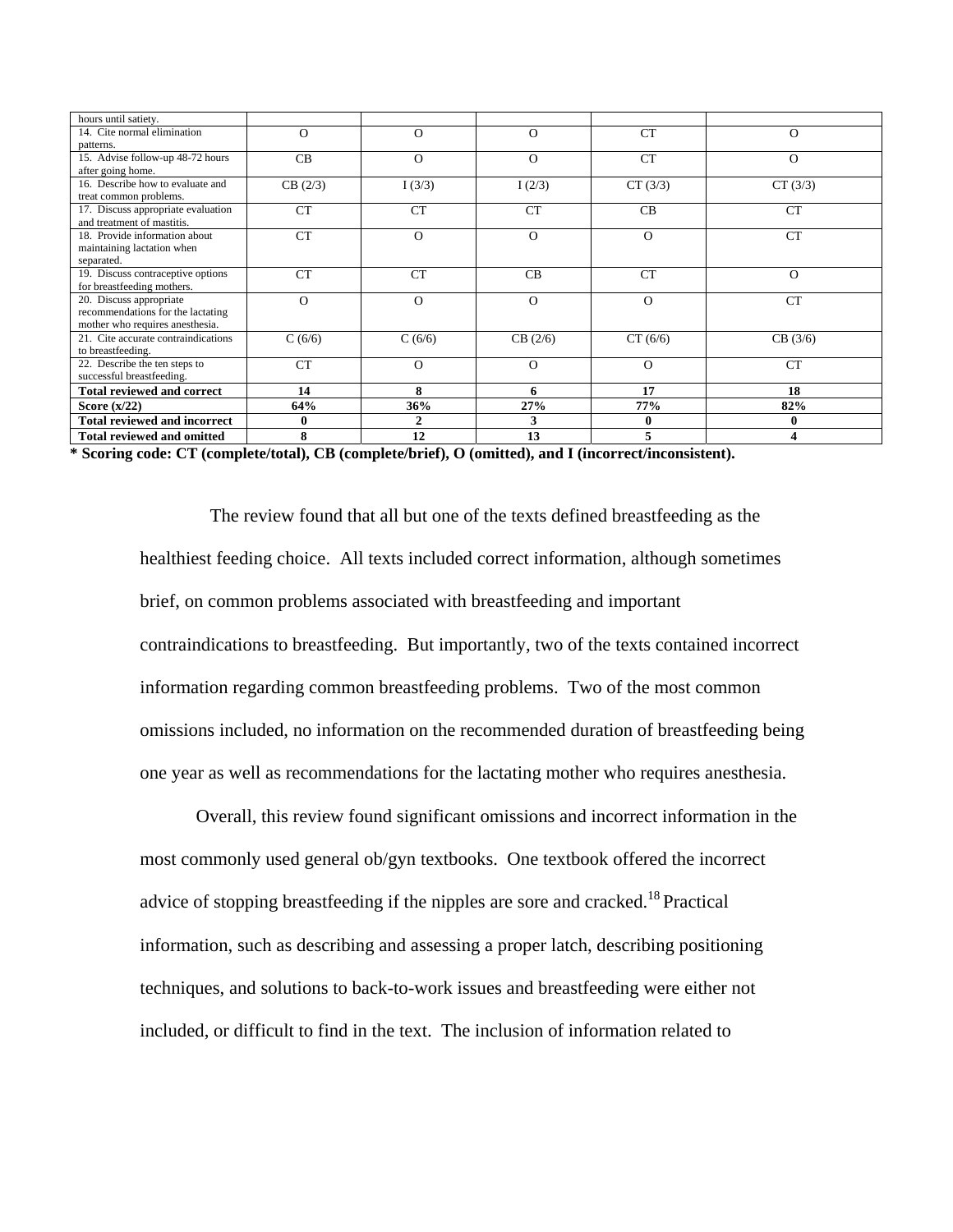counseling and advocacy (concepts 1-6) and that relating to facilitating success in breastfeeding (concepts 1-15) was overall variable in the review of the five textbooks. *Discussion* 

 In the professional medical community, and now more so in the general public, breastfeeding is considered the gold standard of infant nutrition. This concept is widely supported by evidence-based literature and by well-respected medical professional organizations. Thus, it is a paradox that physicians not only get incomplete training in lactation and breastfeeding, but also that the breastfeeding information in medical textbooks is far from ideal. As in the recent review of breastfeeding information in pediatric textbooks, this study similarly found the information in ob/gyn textbooks to be variable and with significant omissions. It is a likely consensus that a frequent tool utilized by the obstetrician/gynecologist, the textbook, should contain the most up-todate, evidence-based, and correct information regarding breastfeeding.

 One limitation of the current study is the manner of choosing the textbooks and the type of textbooks that were reviewed. As discussed previously, the textbooks were chosen based on their popularity. This may have excluded texts with a more complete breastfeeding section. Also, we have included general ob/gyn textbooks. Thus, it is important to remember these textbooks have the daunting task of including information on all aspects of the broad field of obstetrics and gynecology. We acknowledge that there are available textbooks that are more inclusive regarding breastfeeding. An additional limitation is that this is only the second review of its kind, and thus the assessment criteria used has not of yet been widely utilized.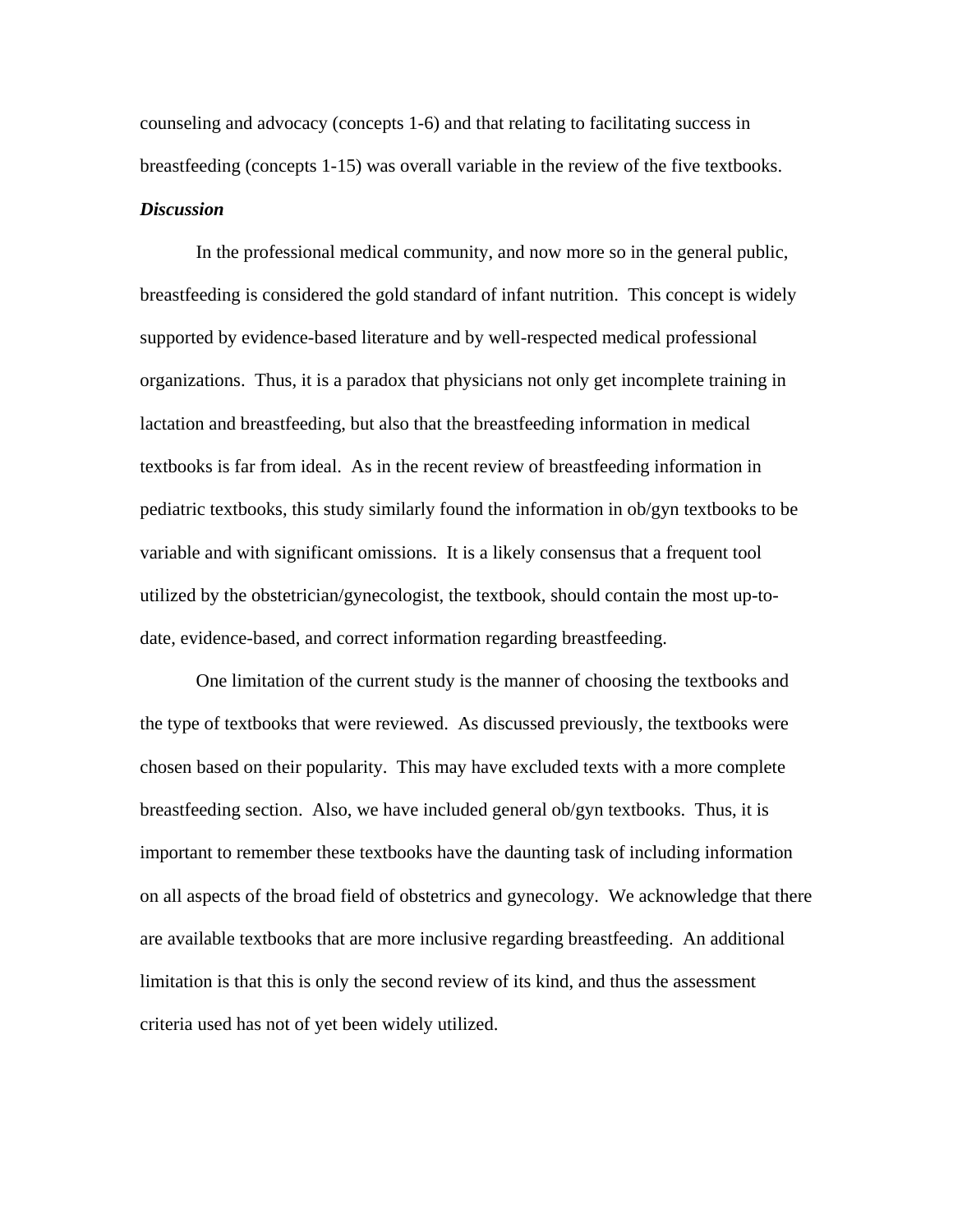In conclusion, the physician who is well educated in lactation management can facilitate successful breastfeeding. Thus, it is vital that the ob/gyn textbooks the physician turns to contain accurate and complete information regarding breastfeeding. By improving both breastfeeding training in early medical education through residency training, and the breastfeeding content of common ob/gyn textbooks, the rates of breastfeeding in the United States may continue to rise.

#### *Acknowledgements*

 I would like to acknowledge my research mentor Dr. Ogburn, as well as Dr. Espey and the U.N.M. Obstetrics and Gynecology Department for their guidance and access to information used to complete this paper.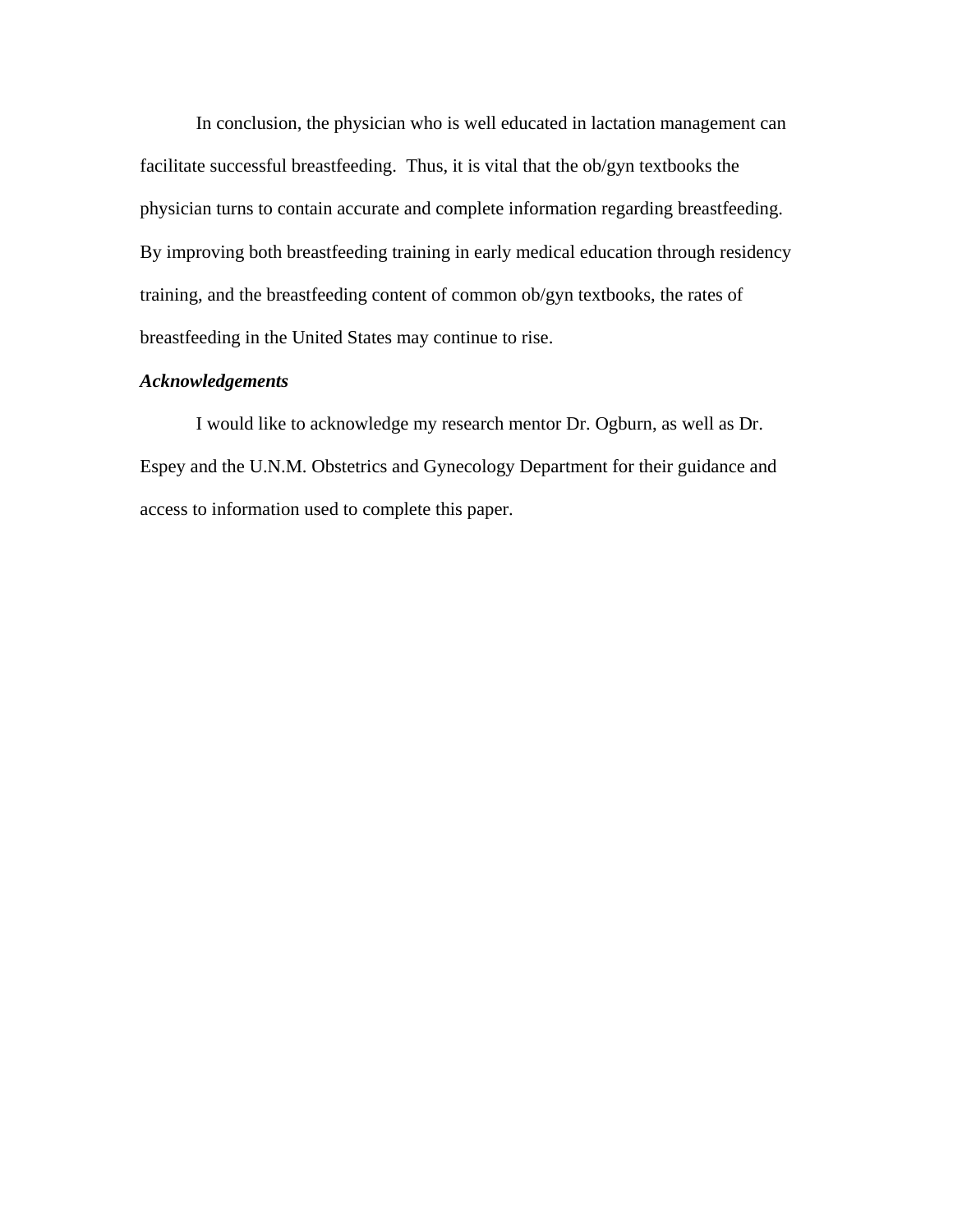#### References

- 1. Li, R, Darling, N, Maurice, E, Baker, L, Grummer-Strawn, LM. Breastfeeding Rates in the United States by Characteristics of the Child, Mother, or Family: The 2002 National Immunization Survey. *Pediatrics*. 2005; 115:e31-e37.
- 2. US Department of Health and Human Services. Healthy People 2010: Understanding and Improving Health. 2<sup>nd</sup> ed. Washington, DC: Government Printing Office; 2000.
- 3. ACOG. Breastfeeding Policy Statement. 2005. [www.acog.com.](http://www.acog.com/) Last accessed November 2007.
- 4. AAFP. Breastfeeding Policy Statement. 2007. [www.aafp.com](http://www.aafp.com/). Last accessed November 2007.
- 5. Work Group on Breastfeeding. Breastfeeding and the Use of Human Milk. *Pediatrics*. 1997; 100:1035-1039.
- 6. WHO. The Optimal Duration of Exclusive Breastfeeding. Report of an Expert Consultation. 2002. [www.who.int/en/.](http://www.who.int/en/) Last accessed November 2007.
- 7. Guise, JM, Freed, G. Resident Physicians' Knowledge of Breastfeeding and Infant Growth. *Birth*. 2000: 27:49-53.
- 8. Ogburn, T, Espey, E, Leeman, L, Alvarez, K. A Breastfeeding Curriculum for Residents and Medical Students: A Multidisciplinary Approach. *J Hum Lact*. 2005; 21:458-464.
- 9. Freed, G, Clark, S, Cefalo, R, Sorenson, J. Breast-feeding education of obstetricsgynecology residents and practioners. *Am J Obstet Gynecol*. 1995; 173;1607- 1613.
- 10. Hillenbrand, K, Larsen, P. Effect of an Educational Intervention About Breastfeeding on the Knowledge, Confidence, and Behaviors of Pediatric Resident Physicians. *Pediatrics*. 2002; 110.
- 11. Freed, GL, Clark, SJ, Curtis, P, Sorenson, JR. Breast-feeding education and practice in family medicine. *J Fam Pract*. 1995; 40:463-469.
- 12. Freed, GL. National Assessment of physician's breast-feeding knowledge, attitudes, training, and experience. *JAMA*. 1995; 273:472-476.
- 13. Arthur, CR, Saenz, R, Replogle, W. Breastfeeding Education, Treatment, and Referrals by Female Physicians. *J Hum Lact*. 2003; 19:303-309/
- 14. Haughwout, J, Eglash, A, Plane, MB; Mundt, M, Fleming, M. Improving residents' breastfeeding assessment skills: a problem-based workshop. *Family Practice*. 2000; 17:541-546.
- 15. Espey, E, Ogburn, T. Perpetuating negative attitudes about the intrauterine device: textbooks lag behind the evidence. *Contraception*. 2002; 65:389-395.
- 16. Philipp, B, Merewood, A, Gerendas, E, Bauchner, H. Breastfeeding Information in Pediatric Textbooks Needs Improvement. *J Hum Lact*. 2004; 20:206-210.
- 17. Creasy. *Maternal Fetal Medicine*. 5<sup>th</sup> edition. Houston, TX. Saunders: 2003.
- 18. Beckmann, C. *Obstetrics and Gynecology*. 5<sup>th</sup> edition. Lippincott, Williams, & Wilkins. 2005.
- 19. Scott, J. *Danforth's Obstetrics and Gynecology*. 9<sup>th</sup> edition. Salt Lake City: 2003.